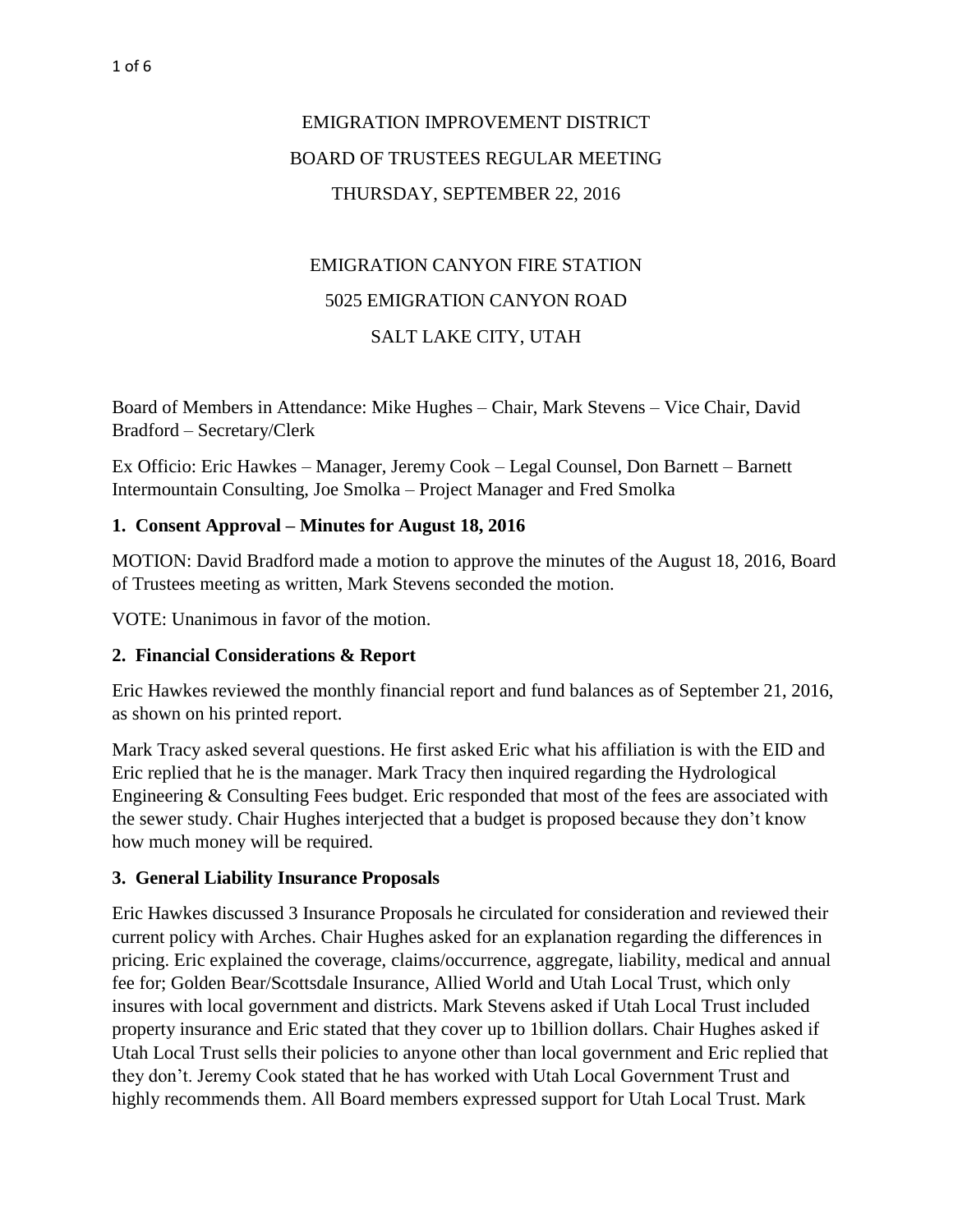Stevens asked if Arches got out of the insurance business and Eric explained that they chose to not renew EID policy due to adverse claims. Mark Tracy asked for the date the policy was cancelled and Eric replied as of August 31, 2016 and clarified that Arches chose to not renew policy, they weren't canceled. Mark Tracy asked if their policy was cancelled because of the lawsuit and Eric stated that it was probably the settlement. Chair Hughes indicated that they weren't exactly sure. All of the Board members agreed to pursue insurance coverage with Utah Local Trust. Mark Stevens suggested that Jeremy review the policy first before making a final decision. Mark Tracy inquired about the cost increase for the new policy. Eric restated the policy amounts as written in the circulated proposals.

#### **4. Review of District Procurement Policy – Jeremy Cook**

Jeremy Cook discussed the suggestions made by the State Auditor's Office for EID to update their Procurement Policy. Jeremy gave a brief background of the changes made in January of 2015. A State law was mandated that districts were subject to Utah Code's Procurement Policy set under the Utah Code unless they opt to adopt their own policies. Jeremy talked about the Utah Code Section and Utah Administrative Roles. Utah Association of Special Districts adopted own policy to opt out of Utah Administrative Roles because they were too complex for simple districts with no employees, overkill. Districts are always subject to the Utah Procurement Code but they can adopt a policy that is simpler. Utah Auditors Office suggests their 2-page policy for small districts but it doesn't comply with State Code. Jeremy's suggestion was to adopt policy suggested by the Utah Association of Special Districts even though there is a lot there that EID may never implement. Chair Hughes asked for a condensed version and what would really change. Jeremey explained that the Procurement Policy mostly pertains to purchases with the intent that public entities get the best deals. Chair Hughes asked about an emergency situation and how policy would affect procedures already in place. Jeremy remarked that nothing would change regarding emergencies.

Mark Tracy interrupted discussion and asked if EID was in compliance with Utah law. Jeremy calmly stated that Mark Tracy was not allowed to interrupt and he wasn't invited to address the board at this time. Mark Tracy insisted that his question be answered. Chair Hughes commented that he will have to wait until after the discussion. Jeremy and Chair Hughes gave Mark Tracy several warnings. Mark Tracy wouldn't comply so Chair Hughes requested that he be removed from the meeting. Officer Jake Alistair escorted Mark Tracy out of the building.

Jeremy Cook continued his discussion and explained that a Procurement Policy doesn't go into depth about authority for decision making but a policy can be adopted for any emergency situation. Jeremy talked about policies, procedures and money management in detail and recommended that Eric be given the authority, as the manager, to make purchases within a set limit for emergency repairs, maintenance or general purchases without authorization from the EID Board. Chair Hughes asked if contractors can be pre-qualified and Jeremy replied that they can be under the policy. Bob Staggers asked about pre-qualified contractors. Chair Hughes clarified that pre-qualified contractors are capable, available and ready to do the work. Jeremy advocated to adopt policy with an executive summary for Eric to follow, a purchasing policy procedure. David Bradford asked Eric about purchases he's made. Eric replied that most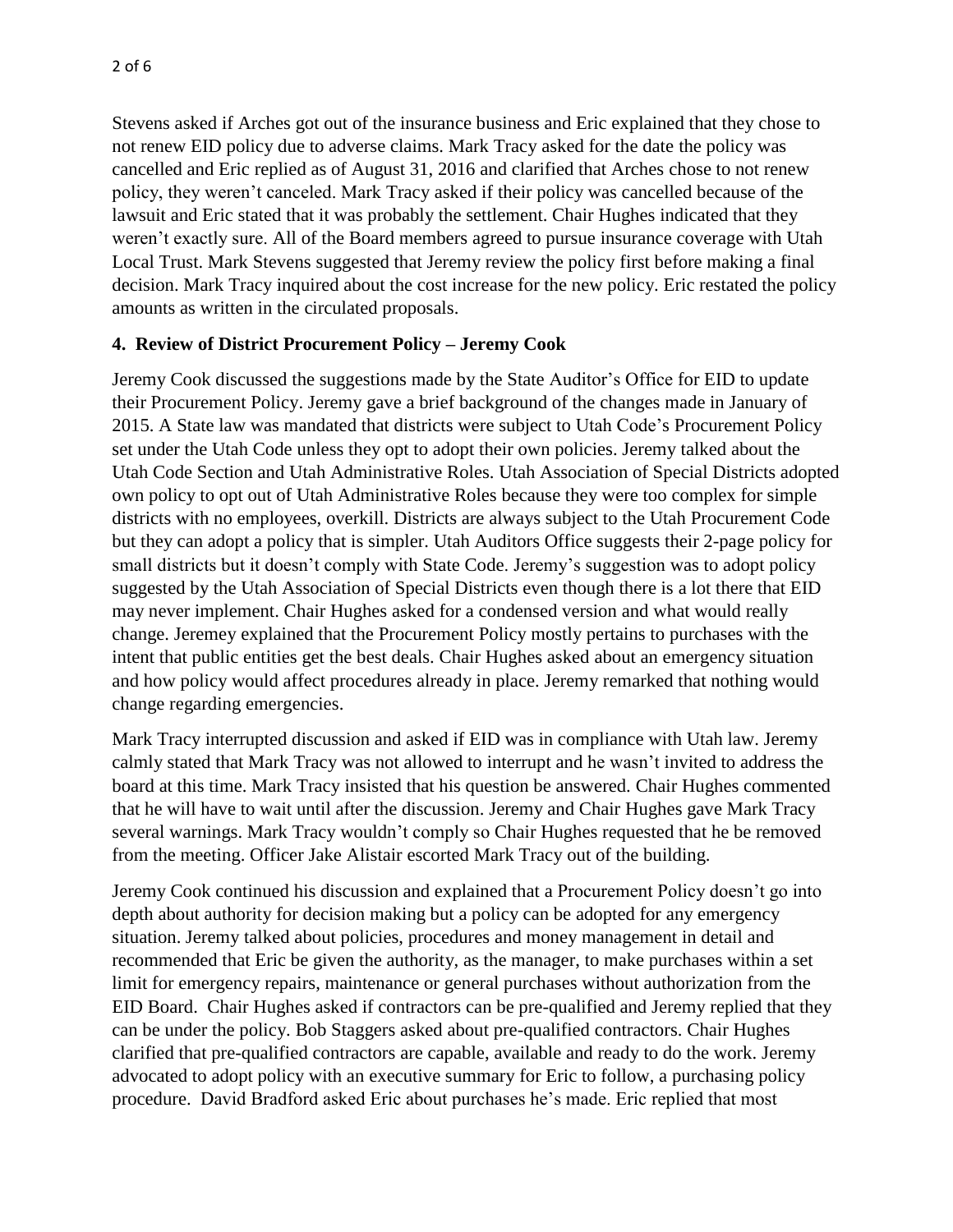purchases he makes are under \$100. Joe Smolka interjected about the need to purchase large items in an emergency repair situation. Eric talked about purchases authorized for planned maintenance and emergency operations with the assistance of Aqua Environmental, the system operators, who usually do the repairs themselves. Board members discussed a set purchasing amount. Eric stated that an emergency board meeting would be required to amend budget for large purchase items. Jeremy mentioned that policy doesn't include amounts, they would be set by the board and can be adjusted if necessary. David Bradford clarified that the point of a policy is to set procedures in place that are independent of the person. Jeremy indicated that Eric would be purchasing on behalf of the district because he isn't an employee or anyone else the board dictates. He also wanted to curtail the criticism of some of the public that the district doesn't have a policy in place. David recommended a purchasing limit of \$2,500. Mark Stevens requested to review policy prior to its implication. Jeremy said he would circulate policy draft for consideration. Mark Stevens would prefer purchasing limit of \$5,000. Chair Hughes felt like it was a good place to start.

Jeremy addressed other issues with expenditures, purchases that Eric makes personally and gets reimbursed for. Jeremy mentioned the need for a district credit card. Chair Hughes thought a district credit card was a bad idea. Bob staggers asked how Eric makes purchases. Jeremy replied that the district typically gets an invoice. Marco Perez asked question regarding reimbursed scheduled expenses. Eric explained that the billing and mailings vary and that payment is required at the time of service. He informed that all invoices and receipts are summited. Eric affirmed that he can't sign his own check, they require two signatures of the trustees. Jeremy stated that there are enough checks and balances in place that there is no problem with procedure.

Chair Hughes asked Jeremy if district was in compliance. Jeremy replied that as of January 1, 2015 district has been under the default procurement policy but they are adopting and customizing their own policy now. Bob Staggers asked if district would be allowed to have virtual meetings. Jeremy stated that district doesn't currently have a policy in place for virtual meetings and the public would have to be invited, given the best possible notice, at least 24 hours, to attend. Eric could contact trustees in the event of an emergency.

#### **5. System Repairs & Maintenance Report**

Eric talked about an emergency repair that occurred a couple of weeks ago at 5124 Little Tree Road. The home is a rental and the renter didn't know who to call so the process was delayed. Eric explained the difficulty he had with trying to turn off the water at the valves with no success in the early hours of the morning. After he talked with Larry Hall, it was determined that the water wasn't able to shut off due to the back flow around PRV valve. They were able to fix the problems and they replaced two saddles with the brass ones that were available. Eric reported that there is still some landscaping to do to create a swell in the yard to help divert the water. Eric expressed that they learned lessons about the flow of the water system and PRV valves. Bob Staggers inquired if there were maps of the water lines. Eric confirmed that there are and he used them for reference. Chair Hughes commented that they haven't had good luck with brass saddles and asked Eric about stainless steel. Eric confirmed that they have 6" and 8" stainless steel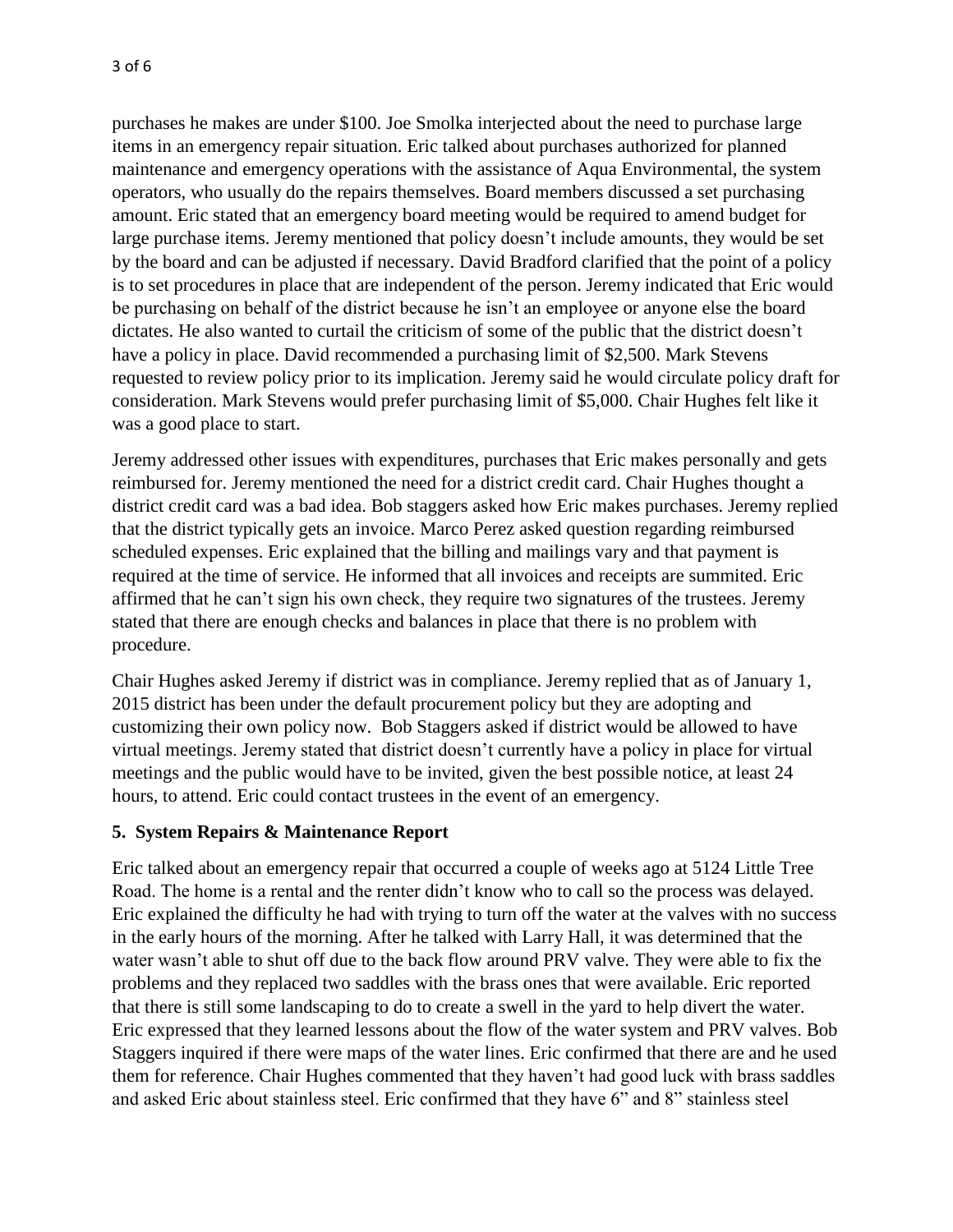saddles in stock but not 2" and 4", they will have to be ordered. Chair Hughes then stated that brass saddles don't work well in this environment and talked about the original material of saddles being cast iron. Fred Smolka mentioned that saddles were replaced proactively with stainless steel. Marco Perez asked how much these emergencies usually cost. Eric responded that they typically cost about \$5,000.00, planned maintenance is different. Chair Hughes requested Eric to get various sizes of stainless steel saddles to have on hand. He stated that brass saddles don't work very well because of the conductivity in the ground which destroys the metal. Fred interjected that stainless steel is the only way to go.

#### **6. Report on Waste Water Study Meeting with County & State Officials**

Eric Hawkes addressed the meeting he went to at the County Building with several people from the State Division of Environmental Quality, Walt Baker, the Director and John Mackey, who has helped with the loan and does funding with the State. He stated other officials attended including Planning and Zoning, Marian Hubbard with Salt Lake Planning, who has been doing the testing along the creek for e-coli, TMDL, caffeine and optical brighteners study. Eric also recognized individuals from the Department of Health, Jeremy Rogers, Rita Lund and others including representatives of the Township. Eric talked about Brad Rasmussen with Aqua Engineering who presented the Waste Water Study and his results. Eric informed that there were a number of concerns especially with the data. Chair Hughes interjected that the tenor of the meeting was that officials want a canyon wide sewer system regardless of the expense and economic impact. He also asserted that the raw economics don't make sense even with a loan of 45 million which translates to at least \$70.00 a month per resident for 40 years. Questions were raised regarding grants to assist and point sources but data isn't great. Chair Hughes affirmed that their science has to be bright with alternative solutions and perhaps Brad isn't the person for the task at hand. Jeremy Cook asserted in the discussion that all residents would be financially impacted not just the homes with faulty systems. Chair Hughes described the reality of water in the canyon and the insanity of exporting it. Don Barnett commented that sewer pipes are infamous for affecting the delicate balance of groundwater and springs, trees would be greatly affeccted. Fred Smolka asked about the future need for a Bond Election but Chair Hughes said it was too soon to address that. Eric recalled that Walt Baker viewed this waste water problem as a public safety issue and not a popularity contest. Jeremy mentioned that because there is no point source, DEQ cannot force or regulate EID. Don talked about the Non-Source Monitoring Conference he attended and their presentation and overall attitude of Emigration Canyon residents. Other points and issues were discussed extensively among everyone present but Don insisted that more hard data is required to solve the issue and he recommended a private meeting with Walt Baker to discuss real solutions. Chris Jones asked if there was technology to track homeowners with septic problems and Don replied that there is a dye that can be traced. Chair Hughes added that areas with issues have been identified by their odor. Don explained that these homes are older, along the stream and vaults are expensive to pump. Other contributing factors were talked about such as the dog park, Camp K and Hogle Zoo. Chair Hughes informed that issue is serious and meetings will be held monthly. He ascertains that a meeting with Walt Baker with hard data will be beneficial to discuss alternatives. Marko Perez asked what TMDL was and Don Barnett described it in detail. Chair Hughes asked Eric to set up a meeting.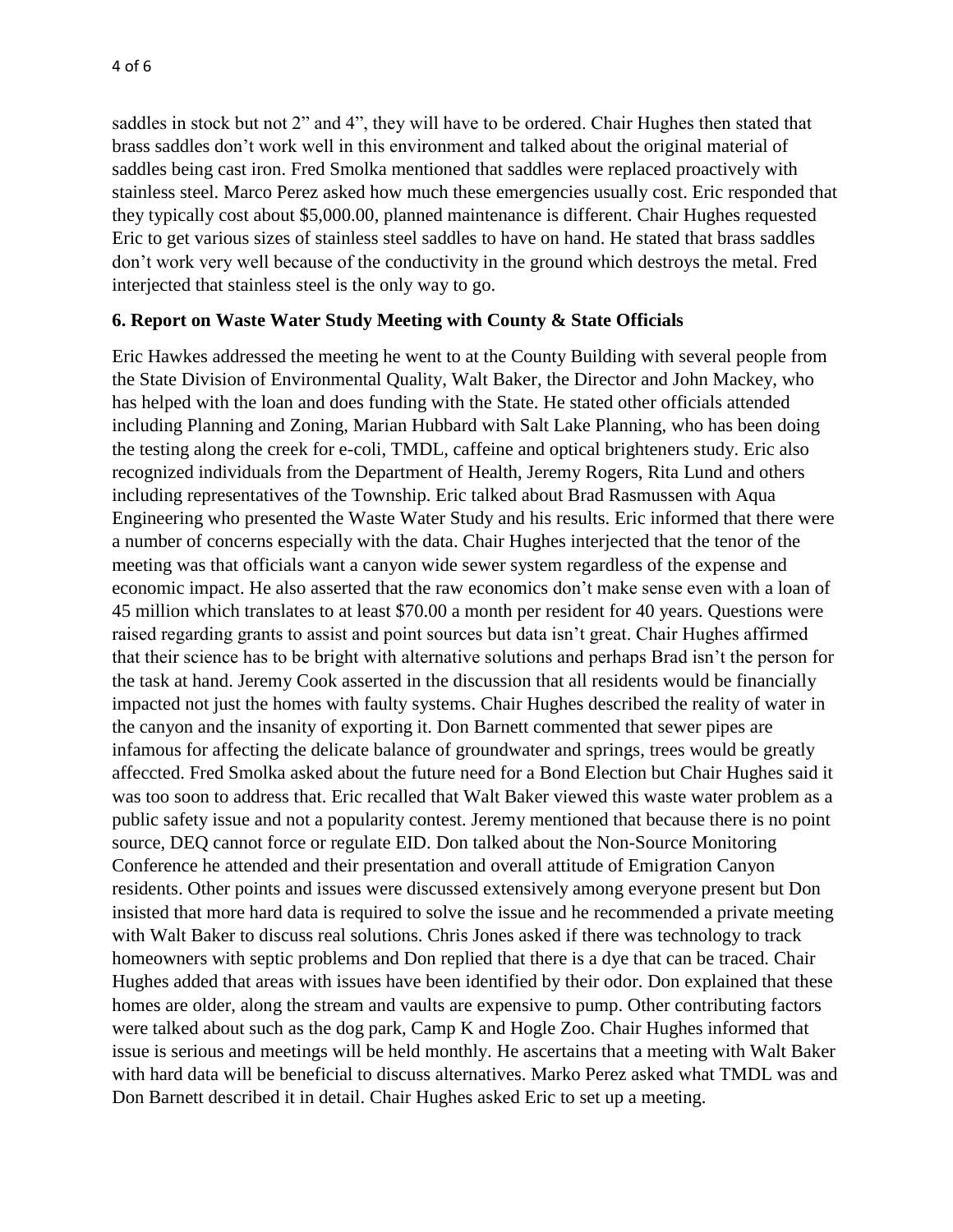### **7. Water Levels Report**

Eric Hawkes talked about the levels of the wells being relatively consistent. He reported that Freeze Creek is -900 ft., Well 1is about -70 ft., he didn't know the level of Well 2 and Brigham Fork Well is still artesian even after a dry summer. Eric stated that Brigham Fork Well was still being exercised. Don Barnett talked about water levels and artesian process. Bob Staggers inquired about well levels and Don explained the process. Chair Hughes talked about the well levels and what it takes to recover back to a level, adding or mining the wells and that is why the wells are constantly monitor. They want to know what is in the ground underneath. Mrs. Jones asked question about monitoring the monitoring wells on a regular basis which was addressed later in the discussion. Don talked about the district's drinking water wells and total water usage as seen on his projected graphs. Water usage in August was as much as July because of the dry, hot summer.

Don gave a brief history of the original purpose of monitoring wells when the district's primary function was to lease water rights. He stated that the district limited the number of leases to preserve water levels. Don asserted that the monitoring wells were drilled in various places in the canyon and tested to track water levels. He reported that there was no change in the water levels for 6 years because the stream recharges the ground water. Don explained that for a time the district suspended monitoring the monitoring wells and now there is a canyon water system that most residents connect to. Don discussed how he and Eric located the monitoring wells and measured them. They are in good condition. Don explained the location of each well and their levels as seen on his projected graphs. Mrs. Jones asked if wells need to be that deep and Don answered that wells need to be in a -100 to -120 foot range. Don stated that the district has purchased a probe so they can monitor the monitoring wells. Eric commented that it takes several hours to monitor all the wells. Board members discussed reasons for monitoring the monitoring wells and how frequent that should be. Chair Hughes asserted that monitoring the monitoring wells shows responsibility and data to appease the public. Don mentioned that he gave Eric a binder containing information on easements, leases and data on all the monitoring wells. Jeremy Cook asked Don about the public assertion that the EID stopped monitoring the monitoring wells because they wanted to hide the influence of the Freeze Creek Well. Don replied that there was absolutely no data to support that false claim. Don asserted that the new wells were drilled purposely to be far removed and back into the mountain to not affect the existing canyon residents or future structures. Chair Hughes asked if data was emailed to Dana Bowen and other residents that requested information. Eric confirmed that data had been sent and he had talked with Dana several times.

## **8. Visiting Public**

Marco Perez asked questions regarding the financial report and tax collection revenues. Eric Hawkes replied that taxes are mostly collected in November and December but will reflect early in the year's budget. Marco then asked about EID employees but Eric and Jeremy Cook explained that they are all independent contractors. Marco inquired about depreciation. Eric explained that the depreciation is in reference to all the infrastructure which is on a schedule. Marco then asked what the depreciation value rate was and Fred responded that total value is